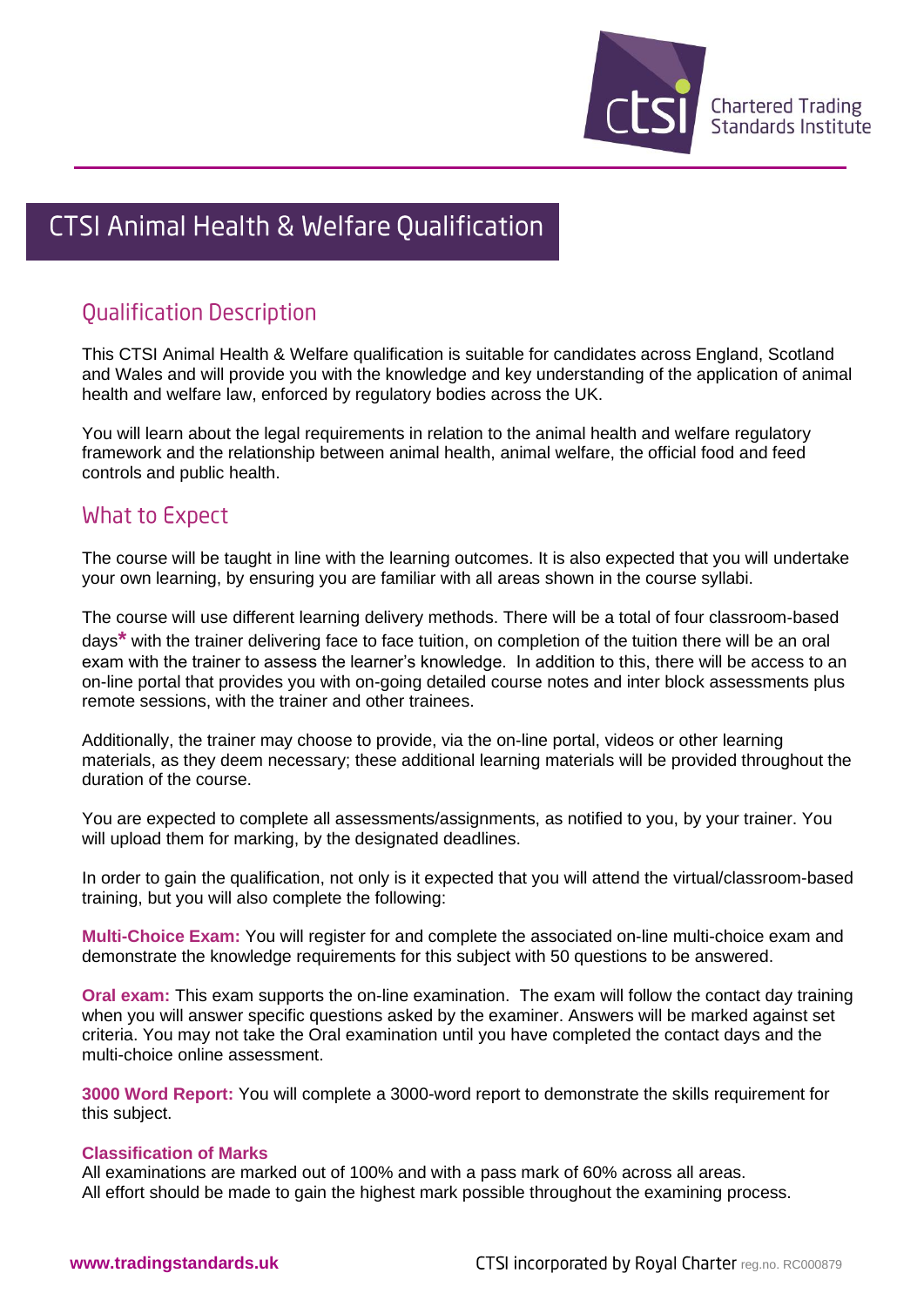#### Learning Outcomes:

The competence for the Animal Health & Welfare qualification, is the demonstration of knowledge and understanding of:

- The roles of all regulatory bodies including central Government agencies including the Animal and Plant Health Agency alongside Local Authorities and non-government organisations in the delivery of animal health and welfare enforcement.
- The framework of legislation designed to protect animal health and welfare and its application for the wider protection of public health.
- An understanding of the legislation and codes of practice relating to animal health and welfare.
- The causes and symptoms of notifiable and zoonotic animal diseases and conditions.
- The recognition of characteristics and features associated with animal neglect and welfare issues.
- The legislation and codes of practice relating to primary production of feed and food.
- The recognition of characteristics and features associated with the traceability of livestock and food fraud on farm.
- An understanding of the statutory obligations and code of practice requirements for securing best evidence in animal health and welfare investigations.

### Indicative areas of study

An overview of farming systems and products.

The status and role of Defra, the Animal and Plant Health Agency (APHA), The Rural Payment Agency (RPA), British Cattle Movement Service (BCMS), Food Standards Agency (FSA), Local Authorities and other organisations, institutions and support agencies, concerned with the health, welfare and movement of animals, including the Animal Welfare Committee, RSPCA and other Welfare Pressure Groups.

The role of central and local government in enforcing animal health and welfare standards and the legal requirements associated with animal disease and welfare prevention and control.

General animal welfare legislation and specific regulations covering animals on farm, including welfare codes, at markets, in transport and at time of killing.

The legislation designed to control the spread of certain infectious notifiable diseases and conditions.

An understanding of Local Authority and National disease control planning and responsibilities during a disease outbreak.

Health and safety of enforcement officers during visits to holdings and other Premises.

Associated case law in relation to animal health and welfare.

The bio-security precautions that are required by the industry and appropriate measures to be taken by Inspectors when visiting premises.